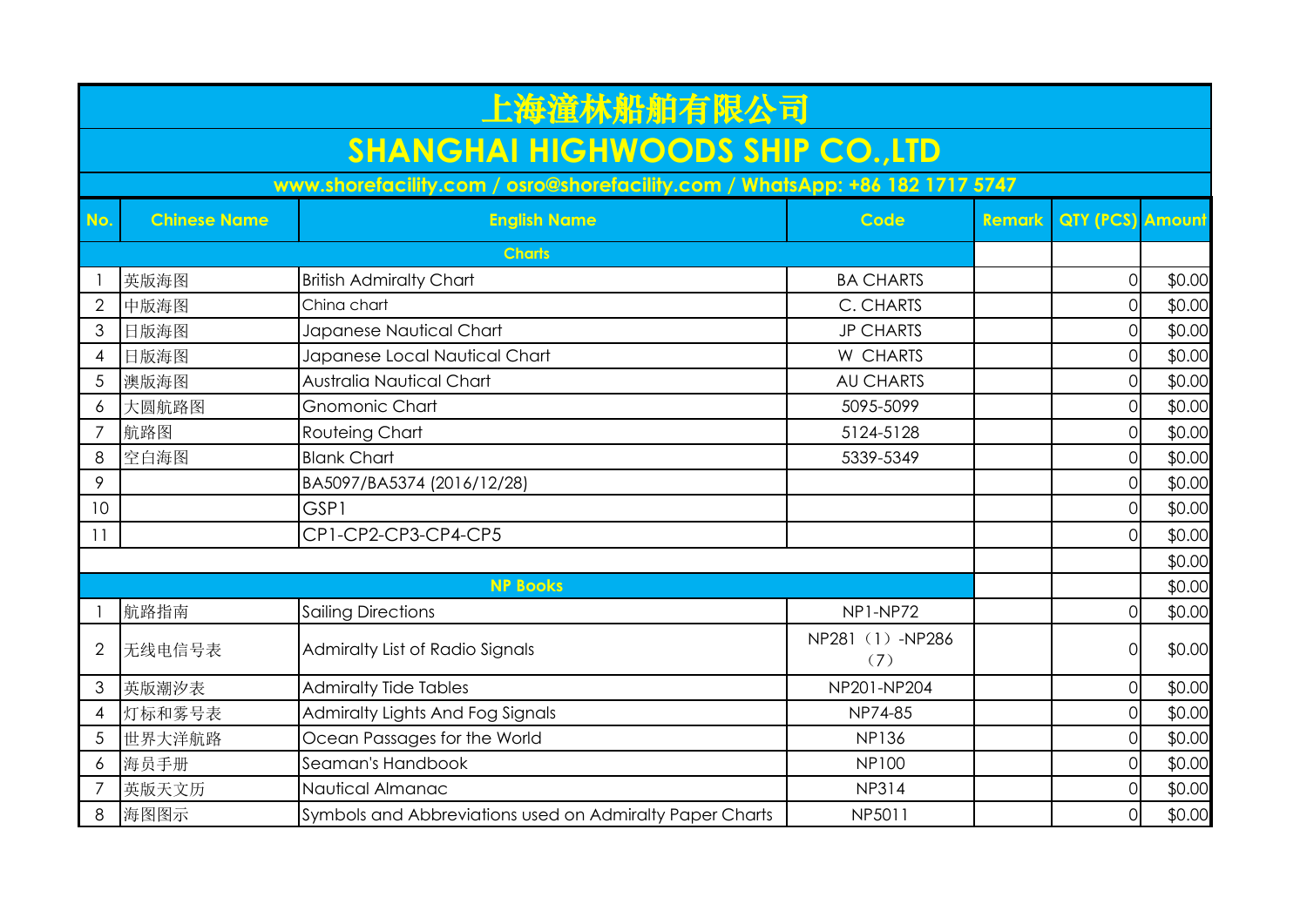| 9              | 电子版海图图示                | Admiralty Guide to ENC Symbols used in ECDIS                                                   | NP5012            | $\overline{O}$ | \$0.00 |
|----------------|------------------------|------------------------------------------------------------------------------------------------|-------------------|----------------|--------|
| 10             | 英版航海图书总目录              | Catalogue of Admiralty Charts and other<br><b>Hydrographic Publications</b>                    | <b>NP131</b>      |                | \$0.00 |
| 11             | 里程表                    | Distance Tables                                                                                | NP350 (1-3)       | $\Omega$       | \$0.00 |
| 12             | 如何改正海图                 | How to correct your charts the<br>admiralty way                                                | <b>NP294</b>      | $\Omega$       | \$0.00 |
| 13             | 海图改正登记册                | <b>Chart Correct Register Book</b>                                                             | <b>NP133A</b>     | $\overline{O}$ | \$0.00 |
| 14             | 电子海图的实践操作指<br>导        | Admiralty Guide to the Practical Use of ENCs                                                   | <b>NP231</b>      | $\Omega$       | \$0.00 |
| 15             | 电子海图系统的实施              | <b>ADMIRALTY Guide to ECDIS Implementation</b>                                                 | <b>NP232</b>      | 0              | \$0.00 |
| 16             | 海上浮标系统                 | Maritime Buoyage System                                                                        | <b>NP735</b>      | $\Omega$       | \$0.00 |
| 17             | 天体高度方位表                | Rapid Sight Reduction Tables for Navigation                                                    | NP303 (1-3)       | $\Omega$       | \$0.00 |
| 18             | 救生艇海图                  | Ships' Boats' Charts                                                                           | <b>NP727</b>      | $\overline{O}$ | \$0.00 |
| 19             | 英版通告                   | <b>ADMIRALTY NOTICES TO MARINERS</b>                                                           | ANTM(单期)          | $\Omega$       | \$0.00 |
| 20             | 日版通告                   | JAPAN ADMIRALTY NOTICES TO MARINERS                                                            | <b>JAPAN-ANTM</b> | $\Omega$       | \$0.00 |
| 21             | 中版通告                   | CHINA ADMIRALTY NOTICES TO MARINERS                                                            | CHINA-ANTM        | $\Omega$       | \$0.00 |
| 22             | 英版通告半年累计               | Cumulative List Of Admiralty Notices To mariners                                               | NP234A/NP234B     | $\Omega$       | \$0.00 |
| 23             | 英版通告年度摘要               | Annual Summary Of Admiralty Notices To Mariners                                                | NP247A/NP247B     | $\Omega$       | \$0.00 |
| 24             | 索星卡                    | Star Finder & Identifer                                                                        | <b>NP323</b>      | $\Omega$       | \$0.00 |
|                |                        |                                                                                                |                   |                | \$0.00 |
|                |                        | The annual subscription price of nautical notices (delivered in two phases, including freight) |                   |                | \$0.00 |
|                | 英版通告                   | UK ADMIRALTY NOTICES TO MARINERS                                                               | <b>ANTM</b>       | $\Omega$       | \$0.00 |
| $\overline{2}$ | 日版通告                   | JAPAN ADMIRALTY NOTICES TO MARINERS                                                            | JAPAN-ANTM        |                | \$0.00 |
| 3              | 中版通告                   | CHINA ADMIRALTY NOTICES TO MARINERS                                                            | CHINA-ANTM        | $\Omega$       | \$0.00 |
|                |                        |                                                                                                |                   |                | \$0.00 |
|                |                        | IMO 类                                                                                          |                   |                | \$0.00 |
|                | SOLAS公约 国际海上人<br>命安全公约 | <b>SOLAS CODE</b>                                                                              | <b>IMO110E</b>    | 0              | \$0.00 |
|                | 防火安全系统规则               | <b>FSS CODE</b>                                                                                | <b>IMO155E</b>    | $\Omega$       | \$0.00 |
| 3              | 载重线公约                  | Loading Lines                                                                                  | <b>IMO701E</b>    | $\Omega$       | \$0.00 |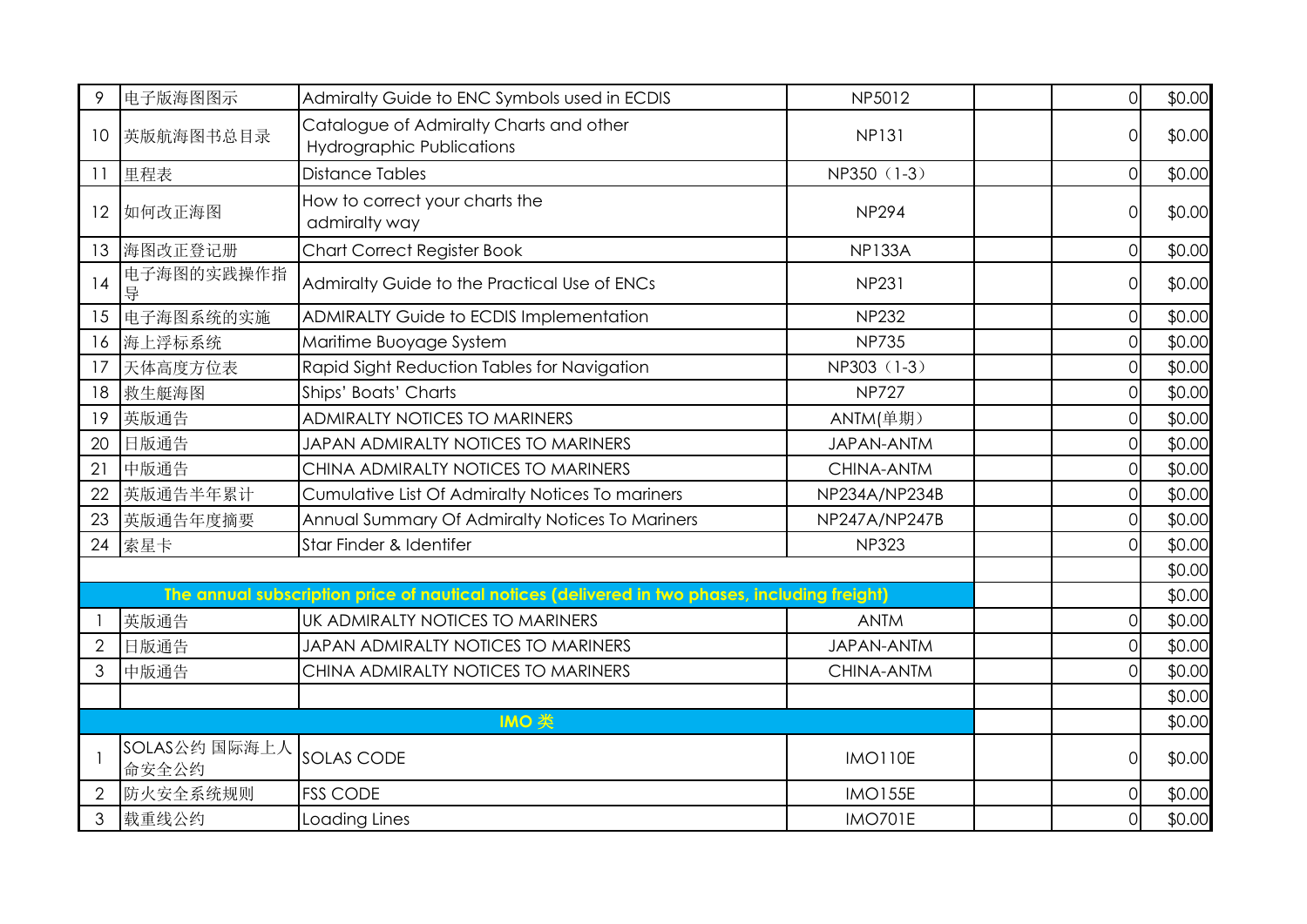| 4               | 港口国控制程序                         | Port State Control                                                                                                      | <b>IMO650E</b> | $\overline{0}$ | \$0.00 |
|-----------------|---------------------------------|-------------------------------------------------------------------------------------------------------------------------|----------------|----------------|--------|
| 5               | 救生设备规则                          | Life Saving Appliances                                                                                                  | <b>IMO982E</b> | $\overline{0}$ | \$0.00 |
| $\ddot{\delta}$ | 固体散货规则                          | <b>IMSBC CODE</b>                                                                                                       | <b>IMO260E</b> | $\overline{0}$ | \$0.00 |
| $\overline{7}$  | 吨位丈量公约                          | Tonnage Measurement of Ships                                                                                            | <b>I713E</b>   | $\overline{0}$ | \$0.00 |
| 8               | 国际危险品规则1&2                      | IMDG CODE1 & 2                                                                                                          | <b>IH200E</b>  | $\Omega$       | \$0.00 |
| 9               | 国际危险品规则补篇                       | Supplement of IMDG CODE                                                                                                 | <b>IH210E</b>  | $\overline{0}$ | \$0.00 |
| 10              | 搜救手册 1                          | IAMSAR Manual Voll (organization and management)                                                                        | <b>IF960E</b>  | $\overline{0}$ | \$0.00 |
| $\overline{1}$  | 搜救手册 2                          | IAMSAR Manual Vol II (mission coordination)                                                                             | <b>IC961E</b>  | $\Omega$       | \$0.00 |
| 12              | 搜救手册 3                          | IAMSAR Manual Vol III (mobile facilities)                                                                               | IF962E         | $\overline{0}$ | \$0.00 |
| 13              | 如何应用MARPOL公约                    |                                                                                                                         | <b>IB636E</b>  | $\Omega$       | \$0.00 |
| 14              | 国际信号规则                          | International Code of Signals                                                                                           | <b>IA994E</b>  | $\overline{O}$ | \$0.00 |
| 15              | 船舶定线制                           | Ship's Routeing                                                                                                         | <b>IC927E</b>  | $\overline{0}$ | \$0.00 |
| 16              | 国际避碰规则                          | Colreg Code                                                                                                             | <b>IC904E</b>  | $\overline{0}$ | \$0.00 |
| 17              | STCW公约 海员培训、<br>发证和值班标准国际公<br>约 | <b>STCW</b>                                                                                                             | <b>IMO938E</b> | $\Omega$       | \$0.00 |
| 18              | 防污公约                            | <b>MARPOL CODE</b>                                                                                                      | <b>IC520E</b>  | $\Omega$       | \$0.00 |
| 19              | 防污设备公约                          | Pollution Prevention Equipment under MARPOL                                                                             | <b>IA646E</b>  | $\overline{0}$ | \$0.00 |
| 20              | ISM 规则                          | International Safety Management Code                                                                                    | <b>IMO117E</b> | $\Omega$       | \$0.00 |
| 21              | ISPS 规则 国际船舶和港<br>口设施保安规则       | ISPS CODE - International Ship & Port Facility Security Code                                                            | 116E           | $\Omega$       | \$0.00 |
| 22              | 国际散装危险化学品<br>船舶构造和设备规则          | IBC CODE INTERNATIONAL CODE FOR THE CONSTUCTION<br>AND QWUIPENT OF SHIPS CARRYING DANGEROUS<br><b>CHEMICALS IN BULK</b> | <b>IC100E</b>  | $\Omega$       | \$0.00 |
| 23              | 全球海上遇险和安全手                      | <b>GMDSS Manual</b>                                                                                                     | <b>IMO970E</b> | $\Omega$       | \$0.00 |
| 24              | 货物系固与绑扎                         | Cargo Stowage And Securing CSS Code                                                                                     | <b>IMO292E</b> | $\Omega$       | \$0.00 |
| 25              | 防火控制计划                          | <b>Symbols for Fire Control Plans</b>                                                                                   | <b>IA847E</b>  | $\overline{0}$ | \$0.00 |
| 26              | 国际集装箱安全公约                       | International Convention for Safe Containers 1972 (CSC)                                                                 | <b>IA282E</b>  | $\overline{0}$ | \$0.00 |
| 27              | 甲板木材货物装载规则                      | <b>Timber Deck Cargoes</b>                                                                                              | <b>I275E</b>   | $\overline{0}$ | \$0.00 |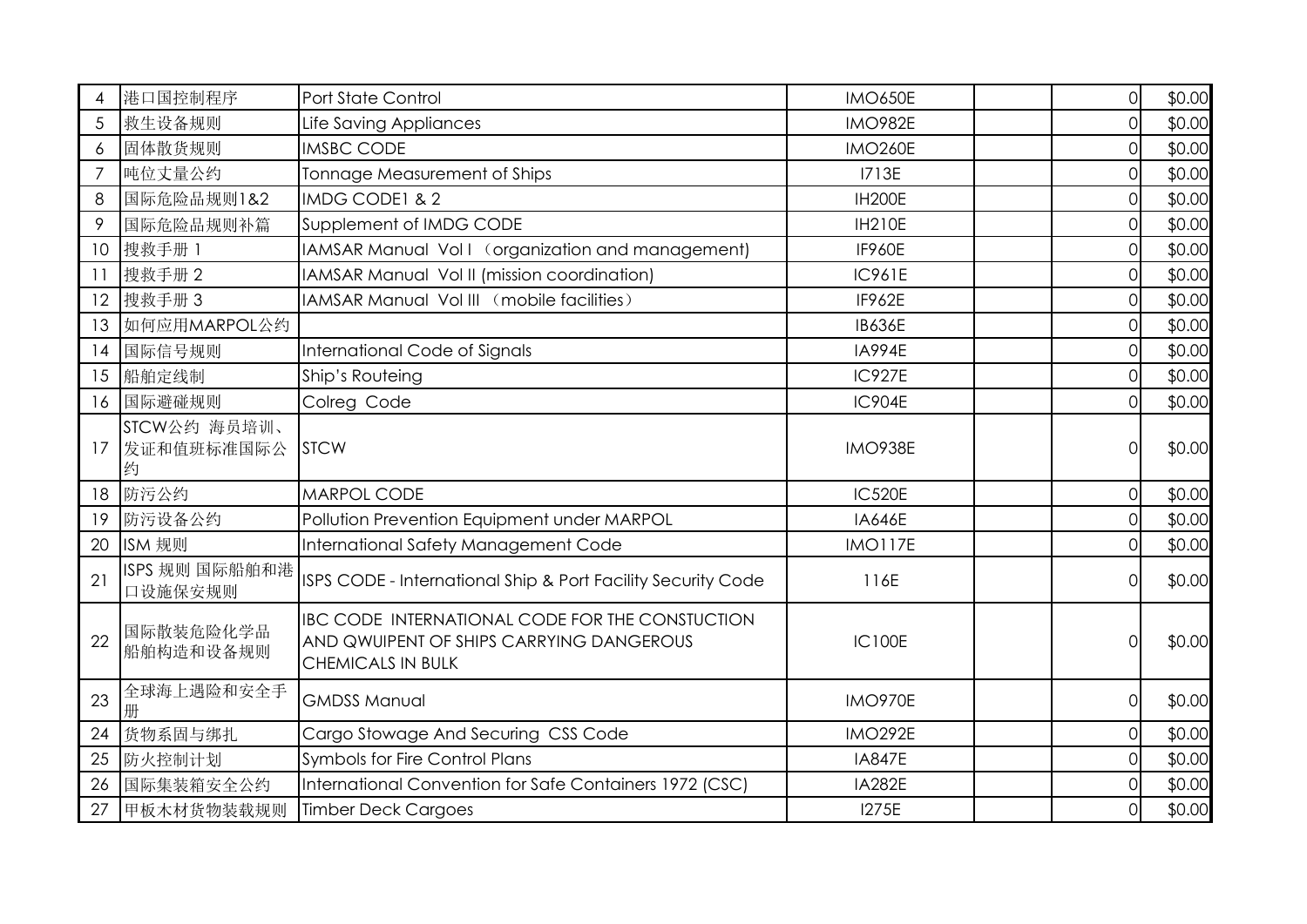| 28 | 散货船装卸货物规则         | <b>BLU CODE -SAFE LOADING AND UNLOADING OF BULK</b><br><b>CARRIERS</b>                                          | 266E           | $\Omega$       | \$0.00 |
|----|-------------------|-----------------------------------------------------------------------------------------------------------------|----------------|----------------|--------|
| 29 | 谷物规则              | International Grain Code                                                                                        | <b>IMO240E</b> | $\Omega$       | \$0.00 |
| 30 | MARPOL 附则V        | Guidelines for the Implementation of MARPOL Annex V                                                             | 656E           | $\Omega$       | \$0.00 |
| 31 | MARPOL 附则VI       | Revised MARPOL Annex VI-Regulations for the Prevention of<br>Pollution from ships And NOx Technical Code 2008 ] | 664E           | $\Omega$       | \$0.00 |
| 32 | 压载水管理公约           | <b>Ballast Water Management Convention2018</b>                                                                  | 621E           | $\overline{O}$ | \$0.00 |
| 33 | 标准航海用语            | <b>IMO C Marine Communication Phrascs SMCP</b>                                                                  | <b>IMO987E</b> | ΩI             | \$0.00 |
| 34 | 搜救3卡片             | <b>IAMSAR III Action Cards</b>                                                                                  | 966E           | $\overline{O}$ | \$0.00 |
| 35 | 国际安全网             | <b>International Safety Net Manual</b>                                                                          | <b>IA908E</b>  | $\overline{O}$ | \$0.00 |
| 36 | NAVTEX 手册         | Navtex Manual                                                                                                   | <b>IC951E</b>  | $\Omega$       | \$0.00 |
| 37 | 压载水紧急管理系统         | Emerging Ballast Water Management Systems                                                                       | <b>IA920E</b>  | $\Omega$       | \$0.00 |
| 38 | 便利化运输公约           | Convention on Facilitation (FAL)                                                                                | <b>IMO350</b>  | $\overline{O}$ | \$0.00 |
| 39 | 船舶紧急防污计划          | Ship Pollution Emergency Plans SOPEP                                                                            | <b>IB586E</b>  | $\overline{O}$ | \$0.00 |
| 40 | 船舶警报              | Code on Alerts & Indicators                                                                                     | <b>IB867E</b>  | $\overline{O}$ | \$0.00 |
| 41 | 船舶稳性手册            | IS CODE Code on Intact Stability IS CODE                                                                        | <b>IB874E</b>  | $\Omega$       | \$0.00 |
| 42 | 冷水救生手册            | Pocket Guide to Cold Water Survival                                                                             | <b>IA946E</b>  | $\Omega$       | \$0.00 |
| 43 | 康复手册              | A Pocket Guide to Recovery Techniques                                                                           | <b>IA947E</b>  | $\overline{O}$ | \$0.00 |
| 44 | 防油污手册             | Manual on Oil Pollution Section I - PREVENTION                                                                  | <b>IA557E</b>  | $\Omega$       | \$0.00 |
| 45 | 防油污手册             | Manual on Oil Pollution Section II-Contingency Planning                                                         | <b>IA560E</b>  | $\Omega$       | \$0.00 |
| 46 | 防油污手册Ⅲ            | Manual on Oil Pollution Section III-Salvage                                                                     | <b>IA566E</b>  | $\overline{O}$ | \$0.00 |
| 47 | 防油污手册IV           | Manual on Oil Pollution Section IV-Combating Oil Spills                                                         | <b>IA569E</b>  | Οl             | \$0.00 |
| 48 | 防油污手册V            | Manual on Oil Pollution -Section V                                                                              | <b>IA572E</b>  | $\overline{O}$ | \$0.00 |
| 49 | 防油污手册VI           | Manual on Oil Pollution Section VI-Sampling & Identification<br>of Oil Spills                                   | <b>IA578E</b>  | $\Omega$       | \$0.00 |
| 50 | 搜救手册              | <b>SAR Convention 2006ed</b>                                                                                    | <b>IB955E</b>  | $\Omega$       | \$0.00 |
| 51 | 船载无线电通导设备使<br>用标准 | Performance Standards for Shipborne<br>Radiocommunications & Navigational Equipment                             | <b>IC978E</b>  | ΩI             | \$0.00 |
| 52 | <b>CMDSS操作规则</b>  | <b>GMDSS Operating Guidance CARD</b>                                                                            | 1969E          | $\overline{O}$ | \$0.00 |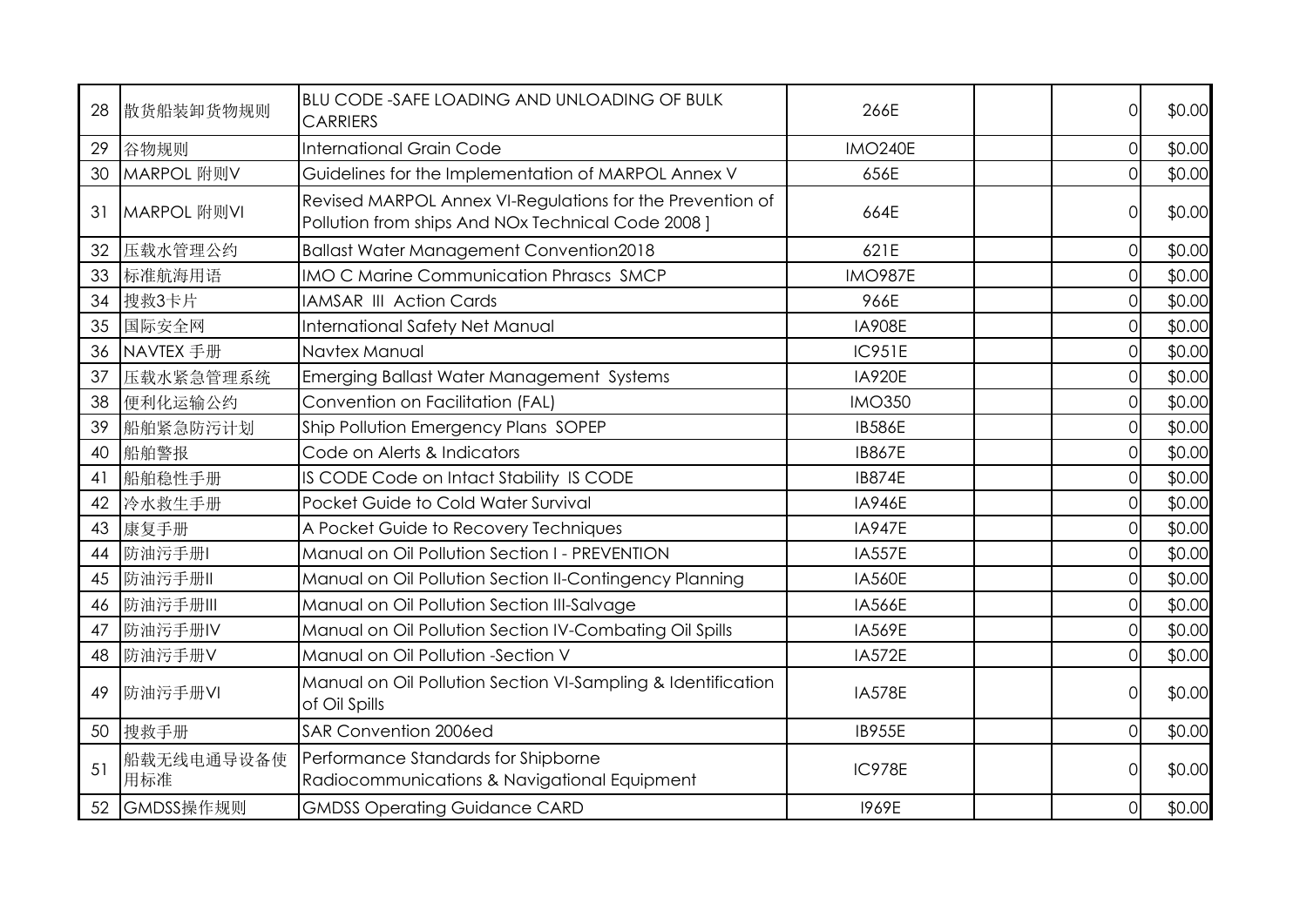| 53 | 液化气船舶公约                 | IGC Code-Intl Code for Construction/Equipment of Ships<br>Carrying Liquefied Gases in Bulk                                                                          | <b>I104E</b>  | $\Omega$       | \$0.00 |
|----|-------------------------|---------------------------------------------------------------------------------------------------------------------------------------------------------------------|---------------|----------------|--------|
| 54 | 船舶事故取证调查规则              | Casualty Investigation Code -of The International Standards<br>and Recommended<br>Practices for a Safety Investigation into a Marine Casualty or<br>Marine Incident | <b>I128E</b>  | $\Omega$       | \$0.00 |
| 55 | 油轮取样指南                  | <b>Bunkers Sampling Guidelines</b>                                                                                                                                  | 1665E         | $\Omega$       | \$0.00 |
| 56 | 危险货物安全运输和港<br>口区域的相关操作  | Safe Transport of Dangerous Cargoes and Related Activities<br>in Port Areas                                                                                         | <b>IB290E</b> | $\overline{O}$ | \$0.00 |
| 57 | 极地水域船舶操作                | Ships operating in polar waters guidelines                                                                                                                          | 1190E         | $\overline{O}$ | \$0.00 |
| 58 | 挖掘船操作指导                 | Guidance for Dredged Material                                                                                                                                       | <b>I538M</b>  | $\Omega$       | \$0.00 |
| 59 | 溢油风险评估                  | Oil Spill Risk Evaluation Manual                                                                                                                                    | 1579E         | $\overline{0}$ | \$0.00 |
| 60 | 溢油对破坏海洋生态环<br>境的评估和指导   | <b>IMO/UNEP Guidance Manual</b>                                                                                                                                     | <b>I580E</b>  | $\overline{O}$ | \$0.00 |
| 61 | 管理和控制船舶压载水<br>防止有害水物质传播 | Guide Control/Mgmt Ships' Ballast Water Minimize Transfer of<br>Harmful Aquatic Organ/Pathogens                                                                     | 1661E         | $\Omega$       | \$0.00 |
| 62 | 国际散装运输液化气船<br>舶构造和设备规则  | BCH CODE-Code for the Construction/Equipment of Ships<br>carrying Liquefied Gases in Bulk                                                                           | <b>I772E</b>  | $\Omega$       | \$0.00 |
| 63 | 船舶装载液化气规则               | Code for Existing Ships carrying Liquefied Gases in Bulk(MAIN<br>BOOK)                                                                                              | <b>I788E</b>  | $\Omega$       | \$0.00 |
| 64 | 船体腐蚀预防                  | Prevention of Corrosion on Ships                                                                                                                                    | <b>1877E</b>  | $\overline{O}$ | \$0.00 |
| 65 | 散货船和油轮检验规则              | ESP CODE-Enhanced Survey Bulk & Oil Tankers                                                                                                                         | <b>IA265E</b> | $\Omega$       | \$0.00 |
| 66 | 船舶运输旅客及装载行<br>李的国际法规    | Intl Legal Conference on Carriage of Passengers & their<br>Luggage on board Ships & Supp 1974                                                                       | <b>IA436E</b> | $\Omega$       | \$0.00 |
| 67 | 海事赔偿责任限制规则              | Limitation of Liability for Maritime Claims                                                                                                                         | <b>IA444E</b> | $\overline{O}$ | \$0.00 |
| 68 | 海上安全信息手册                | Manual on Maritime Safety Information-MSI Manual                                                                                                                    | <b>IA910M</b> | $\overline{O}$ | \$0.00 |
| 69 | 船旗国履约(FSI)              | IMO Model Course 3.22 - Flag State Implementation                                                                                                                   | T322          | $\Omega$       | \$0.00 |
| 70 | 航海英语                    | Maritime English                                                                                                                                                    | <b>TA317E</b> | $\overline{O}$ | \$0.00 |
| 71 |                         | IMDG Code Labels, Marks & Signs                                                                                                                                     | 223E          | $\overline{O}$ | \$0.00 |
| 72 |                         | OSV CODE                                                                                                                                                            | 288E          | $\overline{O}$ | \$0.00 |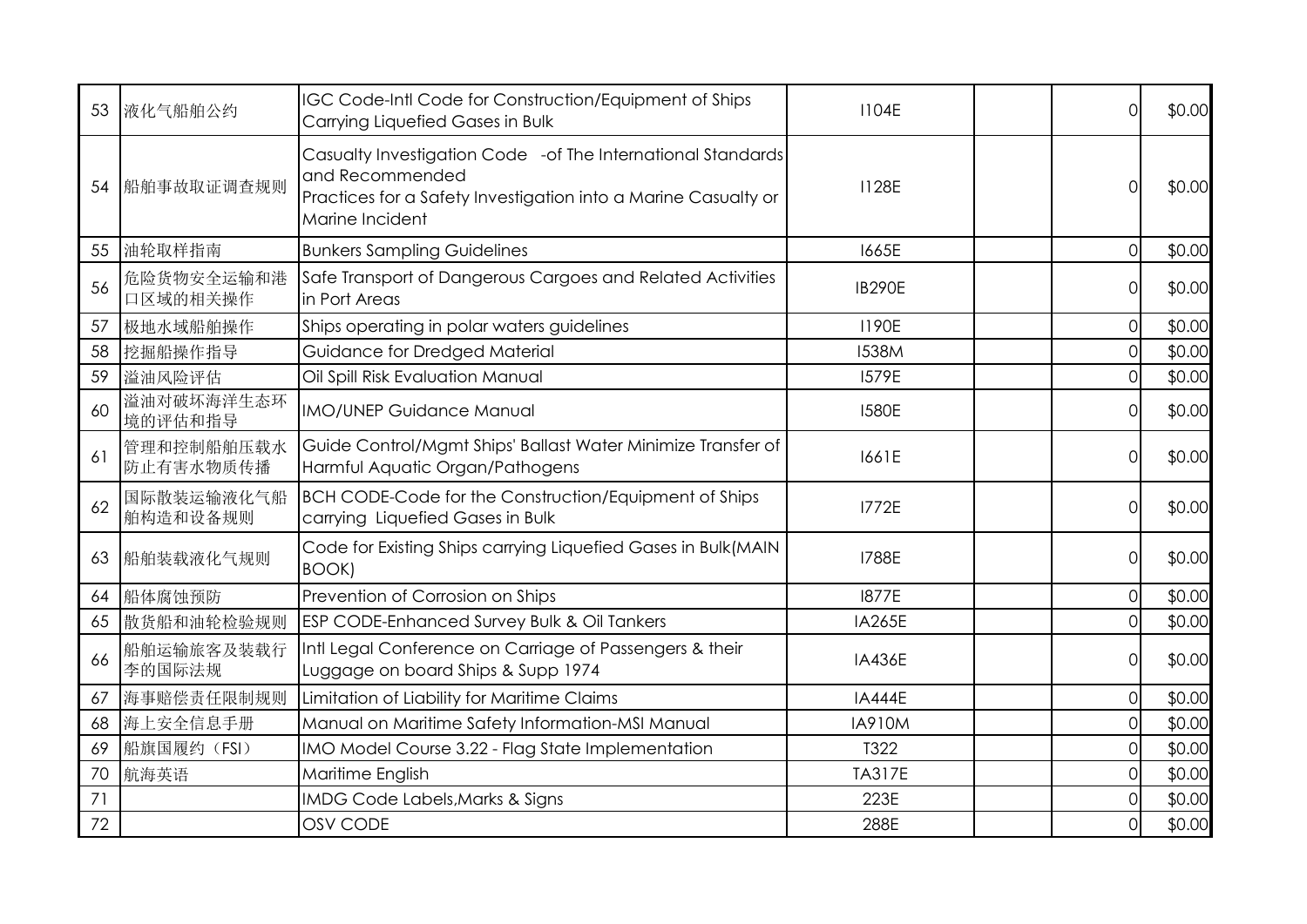| 73             |                 | OSV CHEMICAL CODE, 2018 EDITION                                                                  | 289E           | Οl             | \$0.00 |
|----------------|-----------------|--------------------------------------------------------------------------------------------------|----------------|----------------|--------|
| 74             | 海员疲劳规则          | <b>GUIDELINES ON FATIGUE</b>                                                                     | 968E           | $\Omega$       | \$0.00 |
| 75             |                 | <b>MODU Code</b>                                                                                 | 810E           | $\overline{O}$ | \$0.00 |
| 76             |                 | PREVENTION OF POLLUTION OF THE SEA BY OIL.1954                                                   | 500E           | $\Omega$       | \$0.00 |
| 77             | 国际救助公约          | <b>INTERNATIONAL CONFERENCE ON SALVAGE</b>                                                       | 450E           | $\Omega$       | \$0.00 |
| 78             |                 | Guidance on GMDSS distress alerts card                                                           | 971E           | $\Omega$       | \$0.00 |
| 79             |                 | MEDICAL FIRST AID GUIDE FOR USE IN ACCIDENTS                                                     | 114E           | $\Omega$       | \$0.00 |
| 80             |                 | IMO2020:Consistent Implementation of MARPOL Annex VI                                             | 666E           | $\Omega$       | \$0.00 |
| 81             |                 | OIL POL 1954 Amendment 1981版                                                                     | 504E           | $\Omega$       | \$0.00 |
| 82             |                 | FTP Code, Intl Code Appl Fire Test Procedures                                                    | 844E           | $\Omega$       | \$0.00 |
| 83             |                 | Ballast Water Mannagement-HOW TO DO IT 2017                                                      | <b>IMO624E</b> | $\Omega$       | \$0.00 |
| 84             |                 | Manual on Chemical Pollution Section 3 2015                                                      | 637E           | $\Omega$       | \$0.00 |
| 85             |                 | OPRC-HNS Protocol 2002                                                                           | 556E           |                | \$0.00 |
| 86             |                 | Manual On Chemical Pollution Section 1 Problem<br>Assessment and Response Arrangements 1999      | 630E           | $\Omega$       | \$0.00 |
| 87             |                 | Manual On Chemical Pollution Section 2 Search And<br>Recovery of Packaged Goods Lost at Sea 2007 | 633E           | $\Omega$       | \$0.00 |
|                |                 |                                                                                                  |                |                | \$0.00 |
|                |                 | ITU类图书                                                                                           |                |                | \$0.00 |
|                | 海岸电台表           | List IV - List of Coast Stations and Special Service Stations                                    | ITU(IV)        | $\Omega$       | \$0.00 |
| $\overline{2}$ | 岸台表补篇           | Supplement of list of Coast Stations and Special Service<br><b>Stations</b>                      | SUP-ITU(IV)    | $\Omega$       | \$0.00 |
| 3              | 船舶电台表+呼号识别<br>表 | List V - The List of Ship Stations and Maritime Mobile Service<br><b>Identity Assignments</b>    | ITU(V)         | $\Omega$       | \$0.00 |
| 4              | 船台表补篇           | supplement of The List of Ship Stations and Maritime Mobile<br>Service Identity Assignments      | SUP-ITU(V)     | 0              | \$0.00 |
| 5              | 卫星移动业务手册        | Manual for use by the maritime mobil satellite                                                   | ITU03          | $\Omega$       | \$0.00 |
| 6              | 国际无线电规则         | Radio regulations                                                                                | ITU01          |                | \$0.00 |
|                |                 |                                                                                                  |                |                | \$0.00 |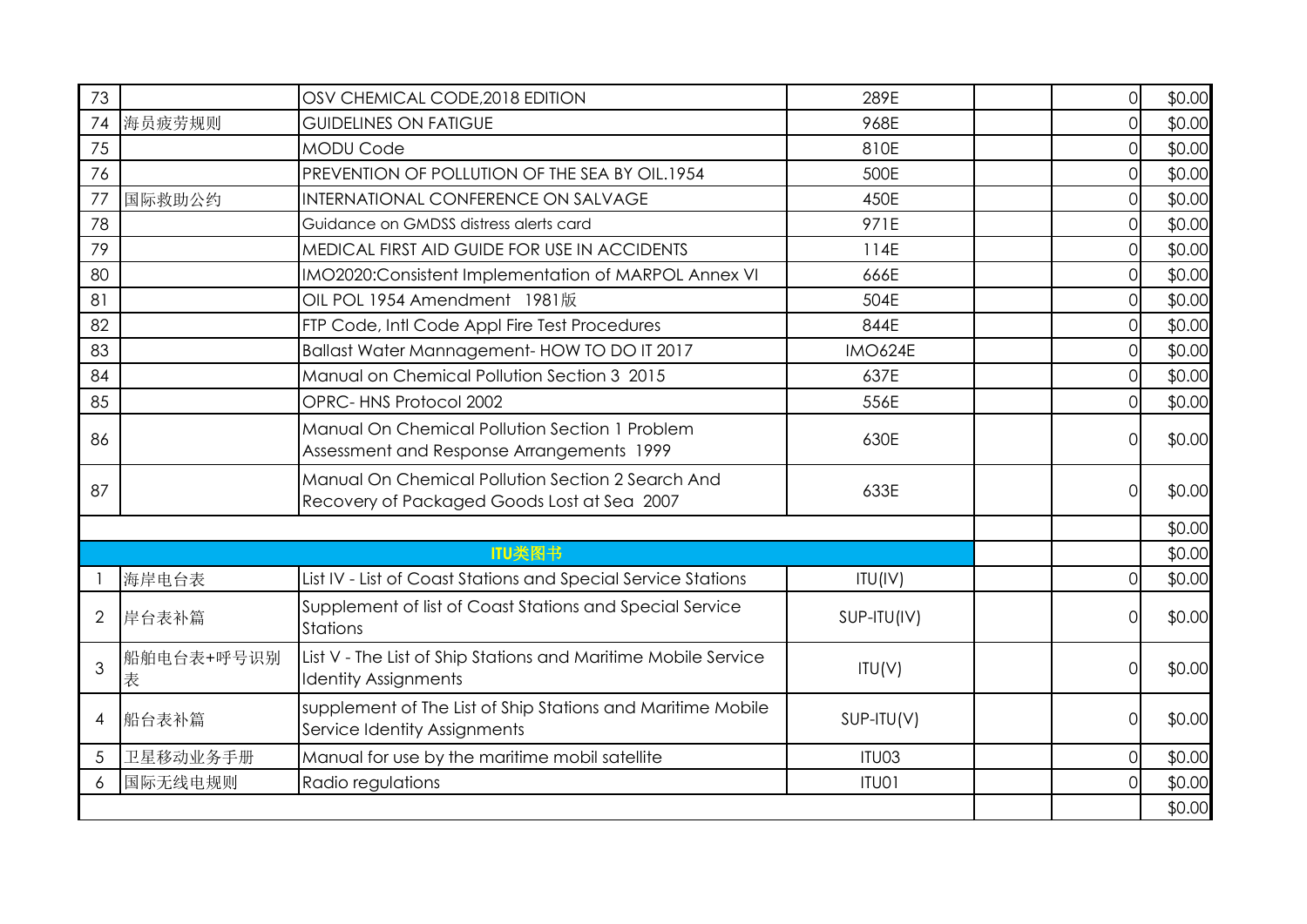|                |                         | 其他 Others                                                                     |                |                | \$0.00 |
|----------------|-------------------------|-------------------------------------------------------------------------------|----------------|----------------|--------|
|                | 船长医疗指南                  | <b>Ship Captain's Medical Guide</b>                                           | <b>HMS0002</b> | ΩI             | \$0.00 |
|                | 直升机/船舶操作规则              | Guide To Helicopter/Ship Operation                                            | ICS0150        | $\Omega$       | \$0.00 |
| 3              | 国际船舶医疗指南                | <b>International Medical Guide</b>                                            | 2007           | $\Omega$       | \$0.00 |
| $\overline{4}$ | 国际船舶医疗指南补篇              | supplement International Medical Guide                                        |                | $\overline{O}$ | \$0.00 |
| 5              | 驾驶台操作指南                 | <b>Bridge Procedures Guide</b>                                                | <b>ICS0020</b> | $\overline{O}$ | \$0.00 |
| 6              | 美国联邦法规                  | CODE OF FEDERAL REGULATION                                                    | CFR33          | $\Omega$       | \$0.00 |
| $\overline{7}$ | 日版潮汐表                   | <b>JAPAN TIDE TABLES</b>                                                      | <b>PUB781</b>  | $\Omega$       | \$0.00 |
| 8              | 日版航海图书总目录               | Japan Catalogue of Admiralty Charts<br>and other Hydrographic Publications    | <b>PUB901</b>  | $\Omega$       | \$0.00 |
| 9              | 澳版潮汐表                   | AHP11 AUS TIDE TABLES                                                         | AUS.PUB06      | $\Omega$       | \$0.00 |
| 10             | 澳版天文历                   | <b>AUS Nautical Almanac</b>                                                   | AUS.PUB04      | $\Omega$       | \$0.00 |
| 11             | 美版天文历                   | <b>US Nautical Almanac</b>                                                    | US.PUB02       | $\Omega$       | \$0.00 |
| 12             | 进港指南                    | Guide to Port Entry                                                           | OTH004         |                | \$0.00 |
| 13             | 商船海员安全工作守则              | Code of Safe Working Practices for Merchant Seamen-<br>Consolidated           | MCA.PUB 00A1   | $\Omega$       | \$0.00 |
| 14             | 商船海员安全工作守则<br>补篇        | supplement Code of Safe Working Practices for Merchant<br>Seamen              |                | Οl             | \$0.00 |
| 15             | 国际卫生条例                  | <b>International Health Regulations</b>                                       | <b>WHO</b>     | $\overline{O}$ | \$0.00 |
| 16             | 毒品携带与滥用                 | Drug Trafficking & Drug Abuse (ICS)                                           |                | 0              | \$0.00 |
| 17             | 海事劳工公约                  | Guidelines on the Application of THE ILO MARITIME LABOUR<br>CON (version 3.0) |                | $\Omega$       | \$0.00 |
| 18             | 电子海图航线设计(包括<br>驾驶台值班瞭望) | ECDIS Passage Planning (including ECDIS Watchkeeping)                         |                | Οl             | \$0.00 |
| 19             |                         | <b>ECDIS PROCEDURES GUIDE 2019</b>                                            |                | $\Omega$       | \$0.00 |
| 20             |                         | Passage Planning Guide Malacca & Singapore Strait                             |                | 0              | \$0.00 |
| 21             |                         | Passage Planning Guide-Great Barrier Reef and Torres Strait                   |                | $\Omega$       | \$0.00 |
| 22             |                         | Being Human in Safety Critical-Critical Organizations 2017<br>Edition,        |                |                | \$0.00 |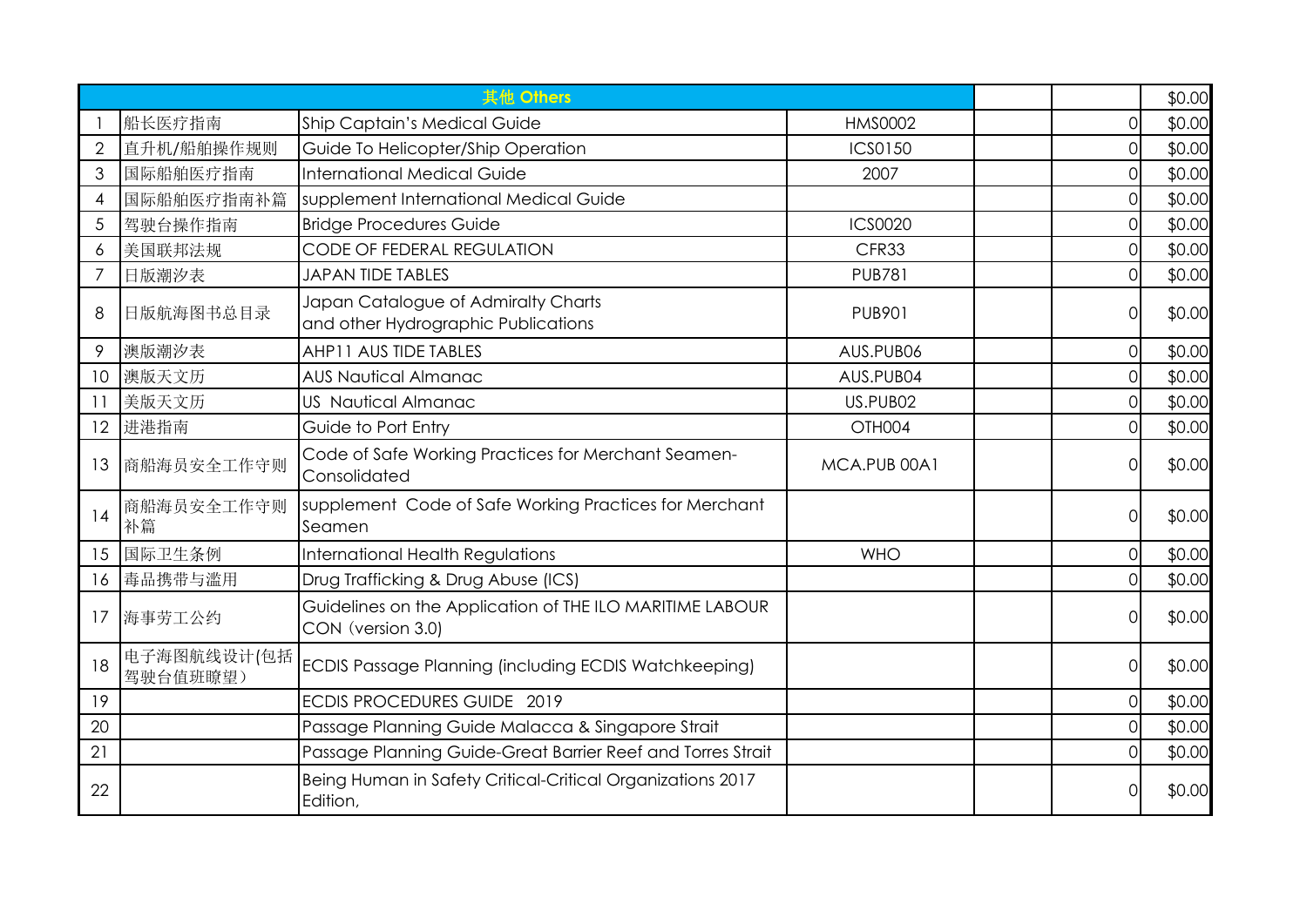| 23 |                                | Best Management Practices to Deter Piracy and Enhance<br>Maritime Security PIH<br>2018  | BMP5           | $\Omega$       | \$0.00 |
|----|--------------------------------|-----------------------------------------------------------------------------------------|----------------|----------------|--------|
| 24 | 外轮航行至美国水域指<br>南                | CG-515+Plus Foreign Vessel Rules Vol 1 & 2                                              | <b>USCG515</b> | $\Omega$       | \$0.00 |
| 25 |                                | <b>NORIE'S NAUTICAL TABLES</b>                                                          | 2018           | $\Omega$       | \$0.00 |
| 26 | 布朗天文历                          | <b>BROWN'S NAUTICAL ALMANAC</b>                                                         |                | $\Omega$       | \$0.00 |
| 27 | 南                              | ISGOTT油轮码头安全指 ISGOTT INTERNATIONAL SAFETY GUIDE FOR OIL TANKERS AND<br><b>TERMINALS</b> |                | $\Omega$       | \$0.00 |
| 28 | 系泊设备指南                         | <b>MOORING EQUIPMENT GUIDELINES</b>                                                     | 2018           | $\overline{O}$ | \$0.00 |
| 29 | 油轮泵组及配套设备操<br>作建议指导            | OCMIF RECOMMENDATIONS FOR OIL TANKER MINIFOLDS AND<br><b>ASSOCIATED EQUIPMENTS</b>      |                | $\Omega$       | \$0.00 |
| 30 | 有效系泊                           | <b>EFFECTIVE MOORING</b>                                                                |                | $\Omega$       | \$0.00 |
| 31 | 油轮建造与构造指南                      | Guidance Manual for Tanker Structures                                                   |                | $\Omega$       | \$0.00 |
| 32 | 锚泊系统和程序                        | <b>ANCHORING SYSTEMS AND PROCEDURES</b>                                                 |                | $\Omega$       | \$0.00 |
| 33 |                                | Navigational Radio Aid Latest Edition 2019 (Musen Tsushin<br>Sha Ltd)                   |                | $\Omega$       | \$0.00 |
| 34 |                                | <b>THOMAS STOWAG-THE PROPERTIES&amp;STOWAGE OF CARGOES</b>                              | 2018           | $\Omega$       | \$0.00 |
| 35 | 单点系泊设备维护操作<br>指导               | SINGLE POINT MOORING MAINTENANCE&OPERATIONS<br>GUIDE(SMOG)                              | 3ED/2015       | $\Omega$       | \$0.00 |
| 36 |                                | <b>IMPA MARINE STORES GUIDE</b>                                                         | 7th/2019       | $\Omega$       | \$0.00 |
| 37 |                                | RECOMMENDATIONS FOR OIL&CHEMICALS TANKER<br><b>MANIFOLDS</b>                            | 1st/2017       | $\Omega$       | \$0.00 |
| 38 | 澳版海员手册                         | AHP20 AUSTRALIAN SEAFARERS HANDBOOK, 5rd                                                |                | $\overline{0}$ | \$0.00 |
| 39 |                                | Passage Planning Guide-Great barrier Reef & Torres pilots                               | 2019           | $\Omega$       | \$0.00 |
| 40 |                                | Great Barrier Reef & Torres Strait Vessel Traffic Service                               |                | $\overline{0}$ | \$0.00 |
| 41 | 新加坡潮汐表                         | <b>SINGAPORE TIDE TABLES</b>                                                            |                | $\Omega$       | \$0.00 |
| 42 | 油轮清洁海洋指南                       | clean seas guide for oil tankers                                                        |                | $\Omega$       | \$0.00 |
| 43 | 船到船过驳指南(石<br>油, 化学品, 液化气<br>体) | Ship to ship transfer guide for<br>petroleum, chemical, liquefied gases                 |                | ∩              | \$0.00 |
|    | 44 洗舱指南                        | DR.VERWEY Tank cleaning guide                                                           |                | $\overline{O}$ | \$0.00 |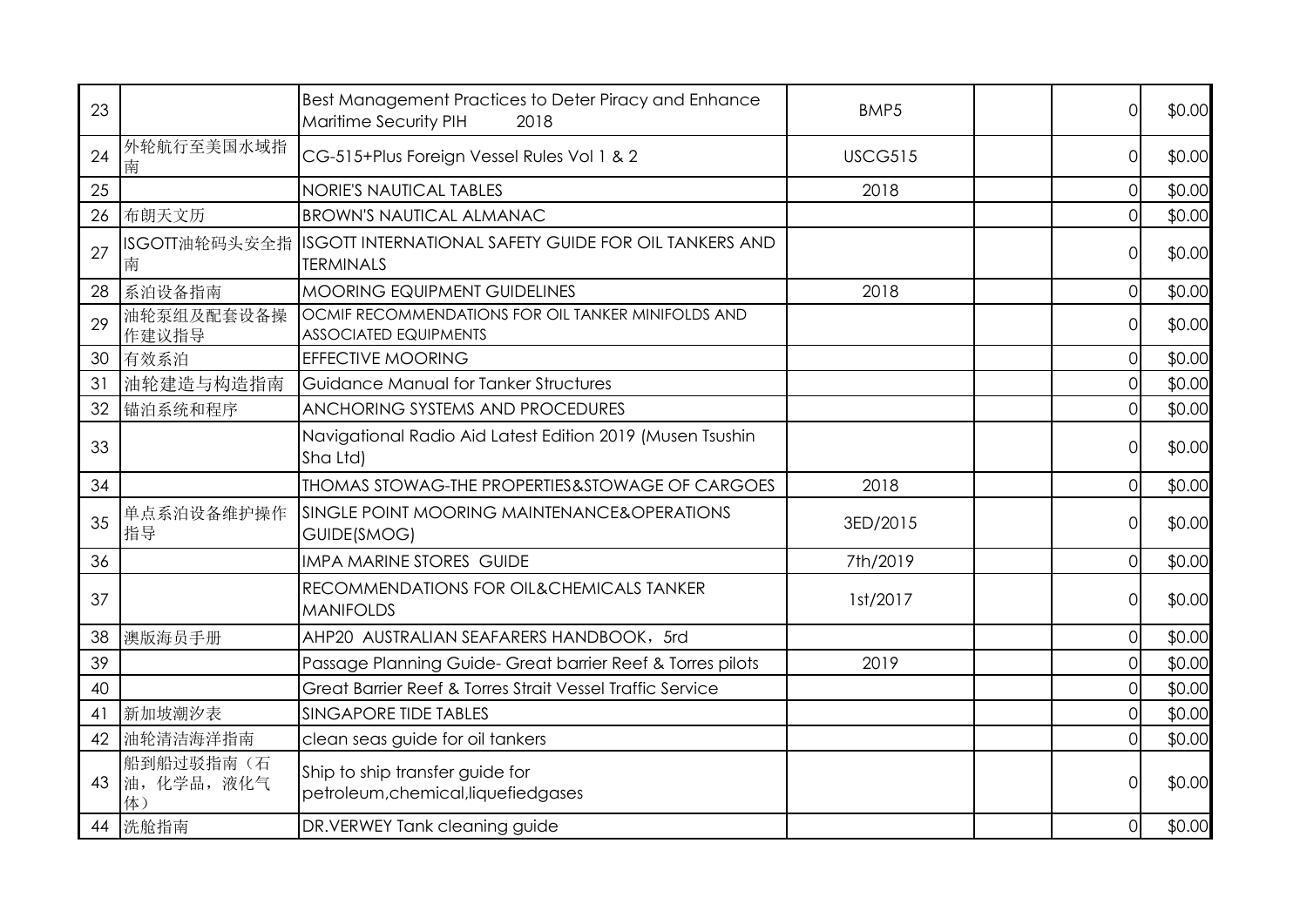| 45 |               | <b>GUIDELINES FOR COLLECTING MARITIME EVIDENCE &amp;</b><br><b>HANDBOOK</b>         |      | $\Omega$       | \$0.00 |
|----|---------------|-------------------------------------------------------------------------------------|------|----------------|--------|
| 46 | <b>OTH051</b> | Compendium of Maritime Labour Instruments                                           |      | $\Omega$       | \$0.00 |
| 47 |               | USCG Navigation Rules Int. Inland<br>navigation rules &<br>regulations handbook     |      |                | \$0.00 |
| 48 |               | <b>Bridge Team Management</b>                                                       |      |                | \$0.00 |
| 49 |               | Bridge Watchkeeping, A Practical Guide                                              |      | ΩI             | \$0.00 |
| 50 | 航线规划设计        | Passage Planning Guidelines                                                         |      |                | \$0.00 |
| 51 |               | Accident Prevention on Board Ship at Sea and In Port                                |      | $\Omega$       | \$0.00 |
| 52 |               | SOLAS CHECKLISE FOR LSA (GREEN COVER)                                               |      |                | \$0.00 |
| 53 |               | PERIL AT SEA AND SALVAGE - A GUIDE FOR MASTER WITHERBY                              | 1998 |                | \$0.00 |
| 54 |               | <b>STOW BY SEA</b>                                                                  |      | ΩI             | \$0.00 |
| 55 |               | OIL RECORD BOOK PARTI                                                               |      | Οl             | \$0.00 |
| 56 |               | OIL RECORD BOOK PART2                                                               |      |                | \$0.00 |
| 57 |               | International Travel & Health                                                       | 2012 | $\Omega$       | \$0.00 |
| 58 |               | <b>Reed's Marine Distance Tables</b>                                                |      | $\Omega$       | \$0.00 |
| 59 | 巴拿马运河         | PANAMA CANAL REGULATIONS                                                            |      |                | \$0.00 |
| 60 |               | solas training manualfire equipment& fire fightting<br>techniques (red)             |      | ΩI             | \$0.00 |
| 61 |               | LSA training manual (blue)                                                          |      | $\Omega$       | \$0.00 |
| 62 |               | BUSINESS AND LAW FOR THE MARINERS By. IVOR R.SALTER, 1st<br><b>EDITION</b>          | 2008 |                | \$0.00 |
| 63 |               | LLODY'S MARITIME ATLAS OF WORLD PORTS & SHIPPING<br><b>PLACES</b>                   |      | $\Omega$       | \$0.00 |
| 64 | 工作场所          | Ambient factors in the workplace                                                    |      | $\overline{O}$ | \$0.00 |
| 65 |               | <b>Bulk Carrier Practice</b>                                                        | 2010 |                | \$0.00 |
| 66 |               | 2011 /3ED Guidelines on the IMO STCW<br>Convention(Including 2010 Manila Amendments |      |                | \$0.00 |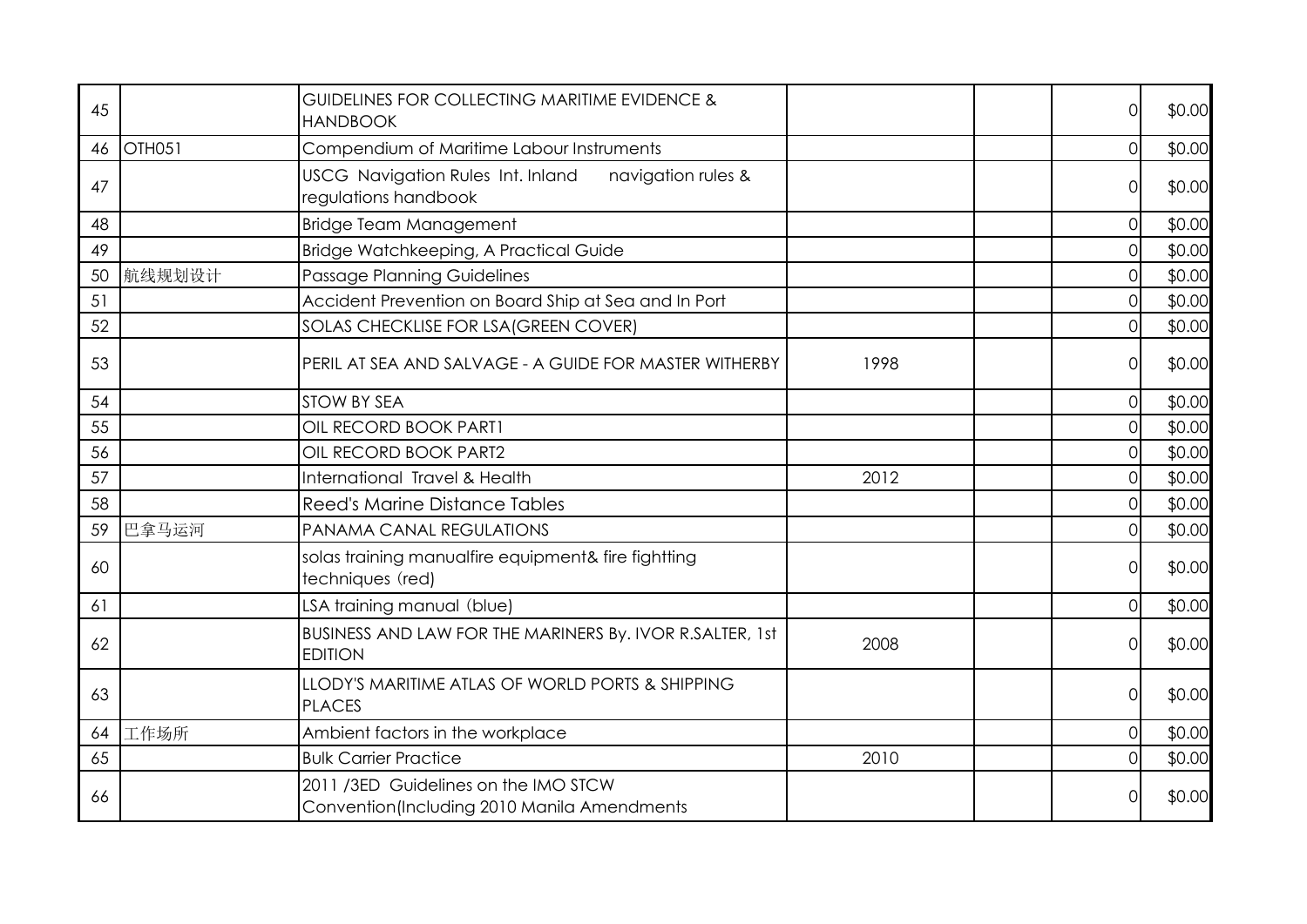| 67             |              | GUIDELINES ON THE APPLICATION OF THE ISM CODE 5TH<br><b>EDTION</b>       |                    | $\Omega$ | \$0.00 |
|----------------|--------------|--------------------------------------------------------------------------|--------------------|----------|--------|
|                |              |                                                                          |                    |          | \$0.00 |
|                |              | 中国海图China Books                                                          |                    |          | \$0.00 |
|                | A101         | 中国航路指南(黄、渤海海区)<br>China Shipping Route Guide (Yellow and Bohai Sea Area) | 最新版 Latest Version | $\Omega$ | \$0.00 |
| $\overline{2}$ | A102         | 中国航路指南(东海海区)<br>China Sea Route Guide (East China Sea)                   | 最新版 Latest Version | $\Omega$ | \$0.00 |
| 3              | A103         | 中国航路指南(南海海区)<br>China Sea Route Guide (South China Sea)                  | 最新版 Latest Version |          | \$0.00 |
| $\overline{4}$ | <b>B</b> 101 | 航海表Nautical Watch                                                        | 最新版 Latest Version | $\Omega$ | \$0.00 |
| 5              | <b>B102</b>  | 航海天文历Nautical calendar                                                   | 最新版 Latest Version | $\Omega$ | \$0.00 |
| 6              | <b>B103</b>  | 航海天文历附表Nautical Astronomical Calendar Schedule                           | 最新版 Latest Version |          | \$0.00 |
| $\overline{7}$ | <b>B104</b>  | 太阳和月亮出没时刻表Sun and Moon Timetable                                         | 最新版 Latest Version | $\Omega$ | \$0.00 |
| 8              | <b>B</b> 105 | 天体高度方位表(第一册~第七册)<br>Table of Celestial Heights (Phase $1 \sim$ Phase 7)  | 最新版 Latest Version | ΩI       | \$0.00 |
| 9              | <b>B</b> 114 | 中国沿海航行里程表 China's coastal odometer                                       | 最新版 Latest Version | $\Omega$ | \$0.00 |
|                | 10 B116      | 太阳方位表(第一册) 纬度 0°-30°<br>Solar Azimuth Table (Phase I) Latitude 0°-30°    | 最新版 Latest Version | $\Omega$ | \$0.00 |
| 11             | B117         | 太阳方位表(第二册)纬度30°-64°<br>Solar Azimuth Table (Phase II) Latitude 30°-64°   | 最新版 Latest Version | $\Omega$ | \$0.00 |
| 12             | <b>B118</b>  | 天文航海实用手册<br>Practical Handbook of Astronomy and Navigation               | 最新版 Latest Version | $\Omega$ | \$0.00 |
|                | 13 C102      | 船舶定线制Ship routing system                                                 | 最新版 Latest Version | $\Omega$ | \$0.00 |
|                | 14 C103      | 中国港口指南(黄、渤海海区)<br>China Port Guide (Yellow and Bohai Sea Area)           | 最新版 Latest Version | ΩI       | \$0.00 |
|                | 15 C104      | 中国港口指南(东海海区)<br>Guide to Chinese Ports (East China Sea)                  | 最新版 Latest Version | ΩI       | \$0.00 |
|                | 16 C105      | 中国港口指南(南海海区) China Port Guide (Nanhai Sea<br>Area)                       | 最新版 Latest Version | $\Omega$ | \$0.00 |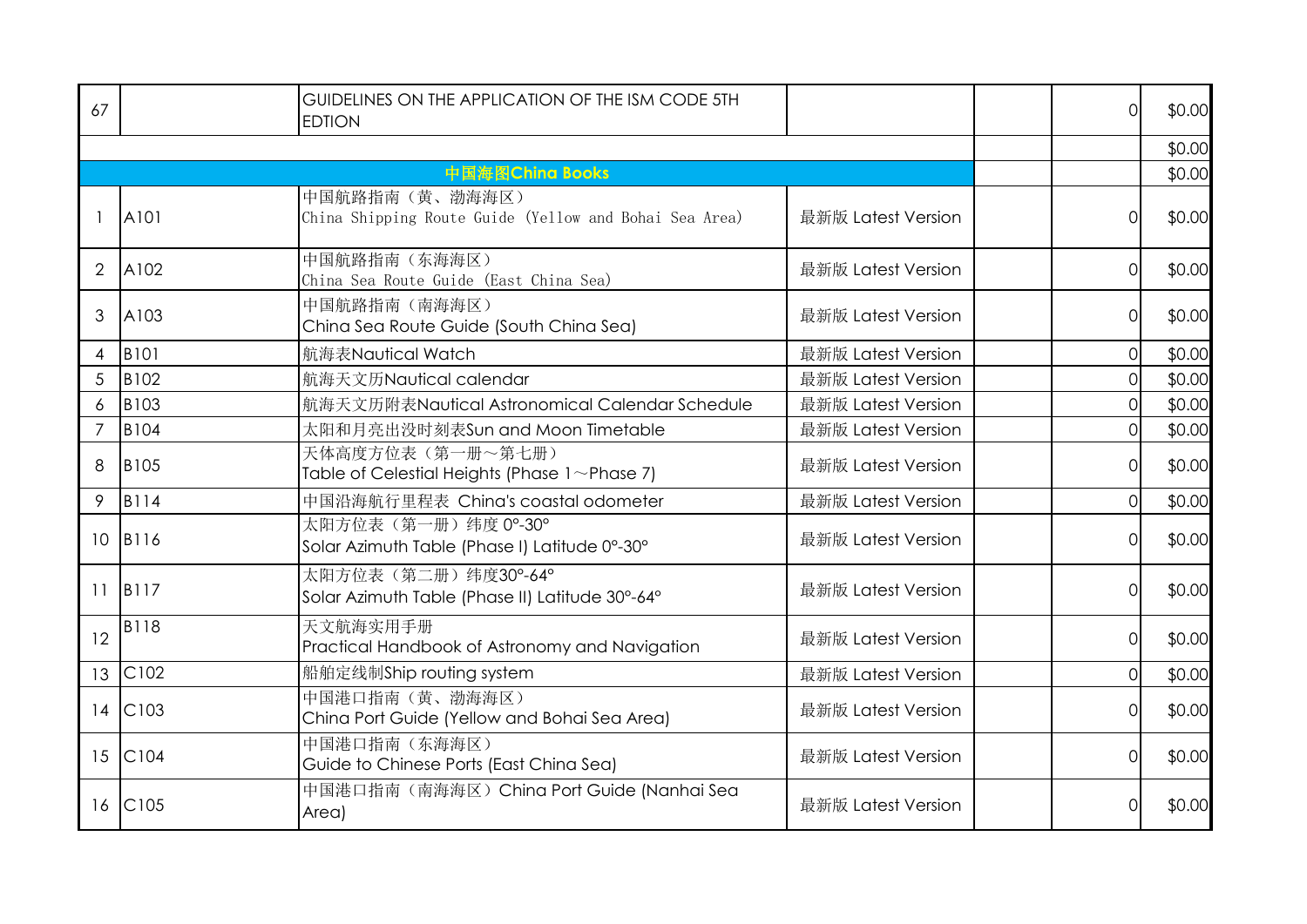| 17 | CI10             | 中国沿海港口VTS用户指南/中国沿海船舶定线制及VTS指南<br>China Coastal Port VTS User Guide/China Coastal Vessel<br>Routing System and VTS Guide | 最新版 Latest Version | $\Omega$       | \$0.00 |
|----|------------------|-------------------------------------------------------------------------------------------------------------------------|--------------------|----------------|--------|
|    | 18 CN(X778)      | 中国海图符号识别指南<br>Guidelines for Recognition of Chinese Chart Symbols                                                       | 最新版 Latest Version | $\Omega$       | \$0.00 |
| 19 | C111             | 船舶航行安全与避碰<br>Ship navigation safety and collision avoidance                                                             | 最新版 Latest Version | $\Omega$       | \$0.00 |
| 20 | C310             | 北印度洋港口指南North Indian Ocean Port Guide                                                                                   | 最新版 Latest Version | $\overline{O}$ | \$0.00 |
| 21 | F101             | 中国海区无线电信号表Radio Signal List of China Sea                                                                                | 最新版 Latest Version | $\Omega$       | \$0.00 |
| 22 | G101             | 航标表(黄、渤海海区)<br>Navigation mark list (Yellow and Bohai Sea area)                                                         | 最新版 Latest Version | $\Omega$       | \$0.00 |
| 23 | G102             | 航标表(东海海区)Navigation mark list (East China Sea)                                                                          | 最新版 Latest Version | $\overline{O}$ | \$0.00 |
| 24 | G103             | 航标表(南海海区)Navigation mark list (South China Sea area)                                                                    | 最新版 Latest Version | $\Omega$       | \$0.00 |
| 25 | G201             | 航标表 (太平洋北西部)<br>Navigation mark table (Northwest Pacific)                                                               | 最新版 Latest Version | $\Omega$       | \$0.00 |
| 26 | G301             | 航标表 (北印度洋)<br>Navigation mark table (North Indian Ocean)                                                                | 最新版 Latest Version | $\Omega$       | \$0.00 |
| 27 | H <sub>101</sub> | 潮汐表(黄,渤海海区) Tide table (yellow, Bohai Sea area)                                                                         | 最新版 Latest Version | $\Omega$       | \$0.00 |
| 28 | H <sub>102</sub> | 潮汐表(东海海区) Tide table (East China Sea)                                                                                   | 最新版 Latest Version | $\overline{O}$ | \$0.00 |
| 29 | H <sub>103</sub> | 潮汐表(南海海区) Tide table (South China Sea)                                                                                  | 最新版 Latest Version | $\overline{O}$ | \$0.00 |
| 30 | H <sub>104</sub> | 潮汐表(太平洋北西部) Tide table (Northwest Pacific)                                                                              | 最新版 Latest Version | $\Omega$       | \$0.00 |
| 31 | J007             | 世界海运图集World Shipping Atlas                                                                                              | 最新版 Latest Version | $\overline{O}$ | \$0.00 |
| 32 | JO11             | 世界主要海峡图集Atlas of the world's major straits                                                                              | 最新版 Latest Version | $\Omega$       | \$0.00 |
| 33 | J166             | 中国沿海港口图集(上、下册)<br>Atlas of China's Coastal Ports (Volumes 1 and 2)                                                      | 最新版 Latest Version | $\Omega$       | \$0.00 |
| 34 | K102             | 航海图书目录Nautical Book Catalog                                                                                             | 最新版 Latest Version | $\overline{O}$ | \$0.00 |
| 35 | K116             | 海图识图常识Common sense of chart recognition                                                                                 | 最新版 Latest Version | $\Omega$       | \$0.00 |
| 36 | K118             | 航海图书生产与服务法律法规<br>Laws & Regulations on the Production & Service of<br>Navigational Books                                | 最新版 Latest Version | $\Omega$       | \$0.00 |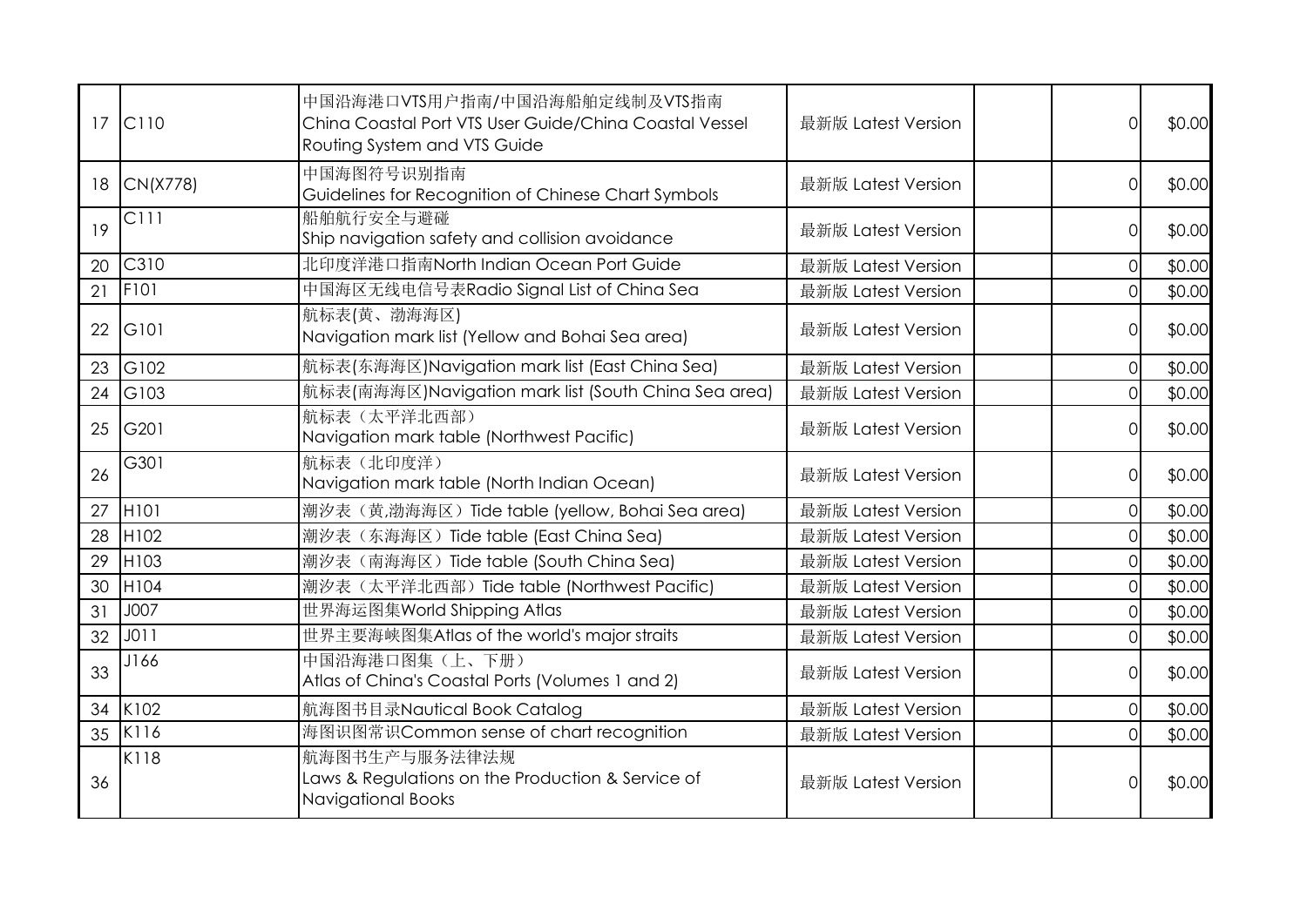| 39 | LOO1 | 1974年国际海上人命安全公约(中英文对照)<br>1974 International Convention for the Safety of Life at Sea<br>(Chinese and English)                                    | 最新版 Latest Version | $\Omega$       | \$0.00 |
|----|------|---------------------------------------------------------------------------------------------------------------------------------------------------|--------------------|----------------|--------|
| 40 | L002 | 经1978年议定书修订的1973年国际防止船舶造成污染公约<br>The 1973 International Convention for the Prevention of<br>Pollution from Ships, as amended by the 1978 Protocol | 最新版 Latest Version | $\Omega$       | \$0.00 |
| 41 | L003 | 2006年海事劳工公约 Maritime Labour Convention 2006                                                                                                       | 最新版 Latest Version | $\overline{O}$ | \$0.00 |
| 42 | L004 | 1978年海员培训、发证和值班标准国际公约<br>International Convention on Seafarers' Training, Certification<br>and Watchkeeping Standards, 1978                       | 最新版 Latest Version | $\Omega$       | \$0.00 |
| 43 | L006 | 1972年国际集装箱安全公约<br>1972 International Container Safety Convention                                                                                  | 最新版 Latest Version | 0l             | \$0.00 |
| 44 | L021 | 国际信号规则International signal rules                                                                                                                  | 最新版 Latest Version | $\Omega$       | \$0.00 |
| 45 | L022 | 国际船舶和港口设施保安规则<br>International Ship and Port Facility Security Code                                                                               | 最新版 Latest Version | $\overline{O}$ | \$0.00 |
| 46 | L023 | 1972年国际海上避碰规则<br>1972 International Regulations for Preventing Collisions at<br>Sea                                                               | 最新版 Latest Version | $\Omega$       | \$0.00 |
| 47 | L021 | 国际信号规则(中英文对照)<br>International Signal Rules (Chinese and English)                                                                                 | 最新版 Latest Version | $\Omega$       | \$0.00 |
| 48 | L031 | 国际航空和海上搜寻救助手册<br>International Aviation & Maritime Search & Rescue Manual                                                                         | 最新版 Latest Version | $\Omega$       | \$0.00 |
| 49 | L040 | 国际海事公约与规则修正案选编(2010年-2012年)<br>Selections of amendments to international maritime<br>conventions and regulations (2010-2012)                      | 最新版 Latest Version | $\Omega$       | \$0.00 |
| 50 | L100 | 联合国海洋法公约<br>United Nations Convention on the Law of the Sea                                                                                       | 最新版 Latest Version | $\Omega$       | \$0.00 |
| 51 | M211 | IHO数据保护方案IHO data protection program                                                                                                              | 最新版 Latest Version | $\overline{O}$ | \$0.00 |
| 52 | P112 | 大连港航行指南Dalian Port Navigation Guide                                                                                                               | 最新版 Latest Version | $\Omega$       | \$0.00 |
| 53 | PI13 | 营口港航行指南Yingkou Port Navigation Guide                                                                                                              | 最新版 Latest Version | $\overline{O}$ | \$0.00 |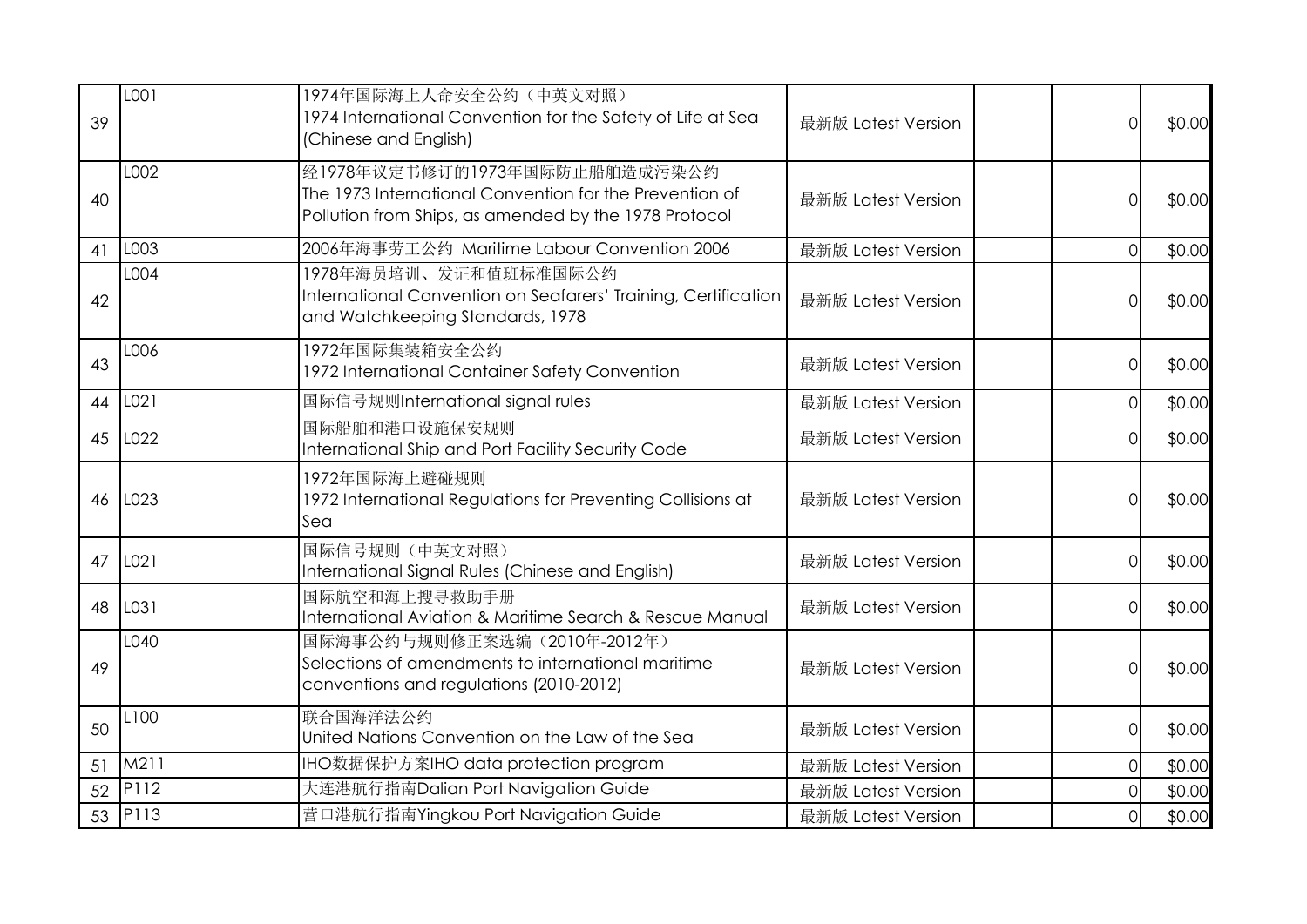| 54 | P116             | 秦皇岛港航行指南Qinhuangdao Port Navigation Guide                                                                                                                      | 最新版 Latest Version | $\overline{0}$ | \$0.00 |
|----|------------------|----------------------------------------------------------------------------------------------------------------------------------------------------------------|--------------------|----------------|--------|
| 55 | PI18             | 天津港航行指南Tianjin Port Navigation Guide                                                                                                                           | 最新版 Latest Version | $\overline{0}$ | \$0.00 |
| 56 | P <sub>123</sub> | 烟台港航行指南Navigation Guide for Yantai Port                                                                                                                        | 最新版 Latest Version | $\Omega$       | \$0.00 |
| 57 | PI26             | 青岛港航行指南Qingdao Port Navigation Guide                                                                                                                           | 最新版 Latest Version | $\overline{O}$ | \$0.00 |
| 58 | PI27             | 日照港航行指南Rizhao Port Navigation Guide                                                                                                                            | 最新版 Latest Version | $\overline{O}$ | \$0.00 |
| 59 | P <sub>135</sub> | 上海港航行指南Shanghai Port Navigation Guide                                                                                                                          | 最新版 Latest Version | $\overline{0}$ | \$0.00 |
| 60 | P136             | 宁波-舟山港航行指南<br>Navigation Guide for Ningbo-Zhoushan Port                                                                                                        | 最新版 Latest Version | $\overline{O}$ | \$0.00 |
| 61 | P142             | 福州港航行指南 Fuzhou Port Navigation Guide                                                                                                                           | 最新版 Latest Version | $\Omega$       | \$0.00 |
| 62 | P146             | 厦门港航行指南Xiamen Port Navigation Guide                                                                                                                            | 最新版 Latest Version | $\overline{0}$ | \$0.00 |
| 63 | P <sub>153</sub> | 深圳港航行指南Shenzhen Port Navigation Guide                                                                                                                          | 最新版 Latest Version | $\overline{0}$ | \$0.00 |
| 64 | P <sub>156</sub> | 广州港航行指南Guangzhou Port Navigation Guide                                                                                                                         | 最新版 Latest Version | $\overline{0}$ | \$0.00 |
| 65 | PI57             | 珠海港航行指南Navigation Guide for Zhuhai Port                                                                                                                        | 最新版 Latest Version | $\overline{0}$ | \$0.00 |
| 66 | P <sub>159</sub> | 湛江港航行指南Navigation Guide of Zhanjiang Port                                                                                                                      | 最新版 Latest Version | $\overline{0}$ | \$0.00 |
| 67 | P160             | 西北部湾港航行指南<br>Navigation Guide for Guangxi Beibu Gulf Port                                                                                                      | 最新版 Latest Version | $\overline{O}$ | \$0.00 |
| 68 | P170             | 海口港航行指南Haikou Port Navigation Guide                                                                                                                            | 最新版 Latest Version | $\Omega$       | \$0.00 |
| 69 | X102             | 海图英语Chart English                                                                                                                                              | 最新版 Latest Version | $\overline{0}$ | \$0.00 |
| 70 | X109             | 船舶号灯、号型示意图<br>Schematic diagram of ship signal light and signal type                                                                                           | 最新版 Latest Version | $\Omega$       | \$0.00 |
| 71 | X110             | 《中国海区水上助航标志》国家标准主要内容简图/海上助航标志<br>简图Schematic diagram of the main contents of the<br>national standard of "Marks of Maritime Aid to Navigation in<br>China Sea" | 最新版 Latest Version | $\overline{O}$ | \$0.00 |
| 72 | X113             | 信号旗表/国际海上浮标制度<br>Signal Flag Table/International Maritime Buoy System                                                                                          | 最新版 Latest Version | $\Omega$       | \$0.00 |
| 73 | X114             | 中华人民共和国港口信号规定/沿海港口信号规定<br>China Port Signal Regulations/Coastal Port Signal<br>Regulations                                                                     | 最新版 Latest Version | $\Omega$       | \$0.00 |
|    | 74 X115          | 救生信号和救助方法Life-saving signals and rescue methods                                                                                                                | 最新版 Latest Version | $\overline{O}$ | \$0.00 |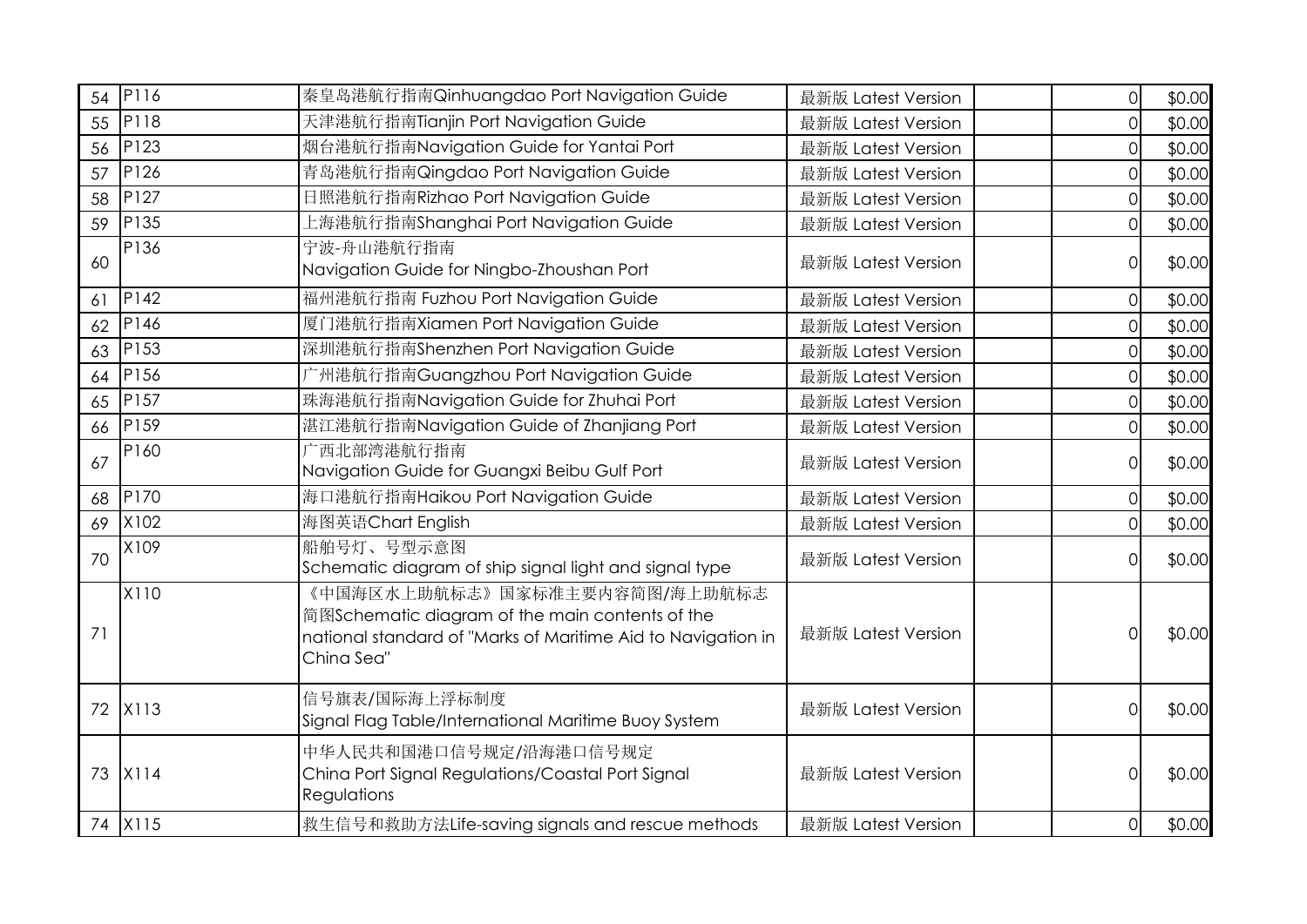| 75              | X781                                           | S-100通用海洋测绘数据模型 (1.0.0版)<br>S-100 General Ocean Surveying and Mapping Data Model | 最新版 Latest Version | $\Omega$       | \$0.00 |
|-----------------|------------------------------------------------|----------------------------------------------------------------------------------|--------------------|----------------|--------|
| 76              | X791                                           | 航海通告Nautical notice                                                              | 最新版 Latest Version | $\overline{O}$ | \$0.00 |
| 77              | X881                                           | 海上浮冰Floating ice                                                                 | 最新版 Latest Version |                | \$0.00 |
| 78              | <b>CNP203</b>                                  | 中国沿海港口航道图目录(海事版)<br>Catalogue of Waterway Map of China's Coastal Ports           |                    | ΩI             | \$0.00 |
| 79              | <b>CNP60</b>                                   | 中国沿海潮汐表(上海港.杭州湾)<br>China Coastal Tide Table (Shanghai Port. Hangzhou Bay)       |                    | ΟI             | \$0.00 |
|                 |                                                |                                                                                  |                    |                | \$0.00 |
|                 |                                                | 物料类图书 Moterial books                                                             |                    |                |        |
|                 | 车钟日志 BELL BOOK                                 |                                                                                  |                    | $\overline{O}$ | \$0.00 |
| $\overline{2}$  | 油水记录簿 OIL RECORD BOOK                          |                                                                                  |                    | Ωl             | \$0.00 |
| 3               | 午报表 NOON POSITION                              |                                                                                  |                    | $\Omega$       | \$0.00 |
| $\overline{4}$  | 垃圾记录簿 GARBAGE RECORD BOOK                      |                                                                                  | 0                  | \$0.00         |        |
| 5               | 垃圾记录簿(第一和第二部分) GARBAGE RECORD BOOK PART 1+2    |                                                                                  |                    | $\Omega$       | \$0.00 |
| 6               | 航海日志 中英版 DECK LOG BOOK (Chinese and English)   |                                                                                  |                    | $\Omega$       | \$0.00 |
| 7               | 航海日志 英版 SHIP'S LOG BOOK (English)              |                                                                                  | Ωl                 | \$0.00         |        |
| 8               | 轮机日志 中英版 ENGINE LOG BOOK (Chinese and English) |                                                                                  | $\Omega$           | \$0.00         |        |
| 9               | 轮机日志 英版 CHIEF ENGINEER'S LOG BOOK (English)    |                                                                                  |                    | $\Omega$       | \$0.00 |
| 10              | 辅机日志 AUXILIARY ENGINE LOG BOOK                 |                                                                                  |                    | $\Omega$       | \$0.00 |
| $\overline{11}$ | 船舶保安日志 SHIP SECURITY LOG BOOK                  |                                                                                  | $\Omega$           | \$0.00         |        |
| 12              | 船舶医疗日志 SHIP'S MEDICAL LOG BOOK                 |                                                                                  |                    | $\Omega$       | \$0.00 |
| 13              | 访客日志 VISITOR LOG BOOK                          |                                                                                  |                    | $\Omega$       | \$0.00 |
| 14              | 雷达日志 RADAR LOG BOOK                            |                                                                                  |                    | $\Omega$       | \$0.00 |
| 15              | 雷达 RADAR PLOTTING SHEET                        |                                                                                  |                    | 0              | \$0.00 |
| 15              | 无线电日志 GMDSS RADIO LOG BOOK                     |                                                                                  |                    | $\Omega$       | \$0.00 |
| 16              | 天文钟日志 THE TYMA CHRONOMETER RATE JODRNAC        |                                                                                  |                    | $\Omega$       | \$0.00 |
| 17              | 罗盘观测记录簿 COMPASS OBSERVATION BOOK PLAIN         |                                                                                  |                    | $\Omega$       | \$0.00 |
|                 | 18 罗经自差记录本 COMPASS DEVIATION BOOK              |                                                                                  |                    | $\overline{0}$ | \$0.00 |